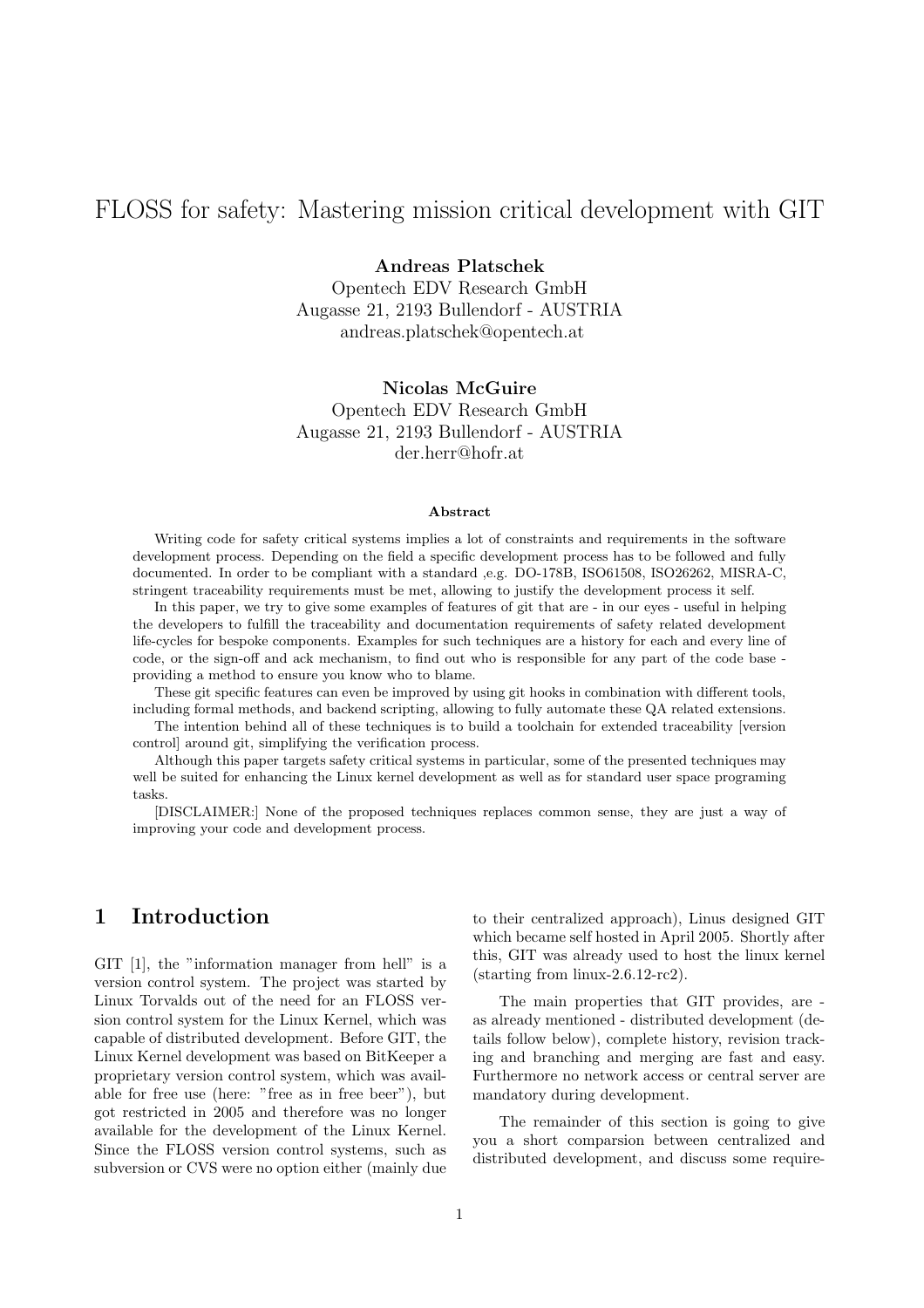ments on the software development life cycle, introduced by popular standards such as MISRA-C, DO-178B, ISO-61508, ISO-26262 and others, that we think could be enforced, or at least be supported by git features and/or git hooks.

After this git hooks are introduced, and their capabilities as well as their limitations are discussed. The last section gives some simple examples which could have a big impact on the development of your mission critical software.

The more practical part of this paper requires a basic knowledge of GIT. If you are unfamiliar with GIT, you can find many tutorials and books (e.g. [2]) on the internet.

# 2 Centralized vs. Distributed Development

In Centralized RCS (revision control system) systems (i.e. subversion, CVS, ...), there is always one master repository (server). When a user checks the repository out, the local copy only contains the tip of the repository. Everytime the user wants to checkout a different branch, or an older version of the repository, he has to connect to the master repository and fetch the desired version.

In contrast to centralized revision control systems in GIT every copy of the repository is the same, this means, that in contrast to centralized RCS , you do not just checkout the tip of the repository, but you clone the whole repository. Therefore, after a clone, the new tree is exactly the same as the original (hence: clone).

This sounds like, a clone would take a very long time, but the good news is, that a clone is just marginally slower than a svn checkout. If you are interessted in a comparison between RCS systems in use, you might want to look at [8].

So the big question now is, what is the big advantage of having an exact clone of the repository? First of all obviously if you decide to have a dedicated server (often called *depot* in git), and for some reason the repository on this server gets corrupted, all you have to do, is to clone the local repository from a developer, and you are back in buisness.

Another advantage is, that you do not need a network connection to the server, when you are working, since you can commit into your own, local repository while beeing offline, and just push all those commits to the depot the next time you have a network connection.

Furthermore, this distributed approach, where every repository has the same priority allows you to implement workflows other than a centralized server where everybody commits to. In example, you could want a hierachical workflow (Dictator and Lieutenants Workflow), where the maintainer of the main repository (the dictator) pulls from a limited group of people's repositories (lieutenants), who pull from the repositories of all the "normal" developers.



FIGURE 1: *Dictator and Lieutenants Workflow*



FIGURE 2: *Integration Manager Workflow*

In git there really are no real limits to the workflow, it really is just a matter of how you want to do it, and which approach fits you project the best. After all a "main" repository (or depot) is just a convention in git and technically does not differ from any other clone of the repository.

## 3 Requirements for Mission Critical Software

#### 3.1 What Standards say about that matter

Before we look at requirements that can be assured with the proposed techniques, we will have a short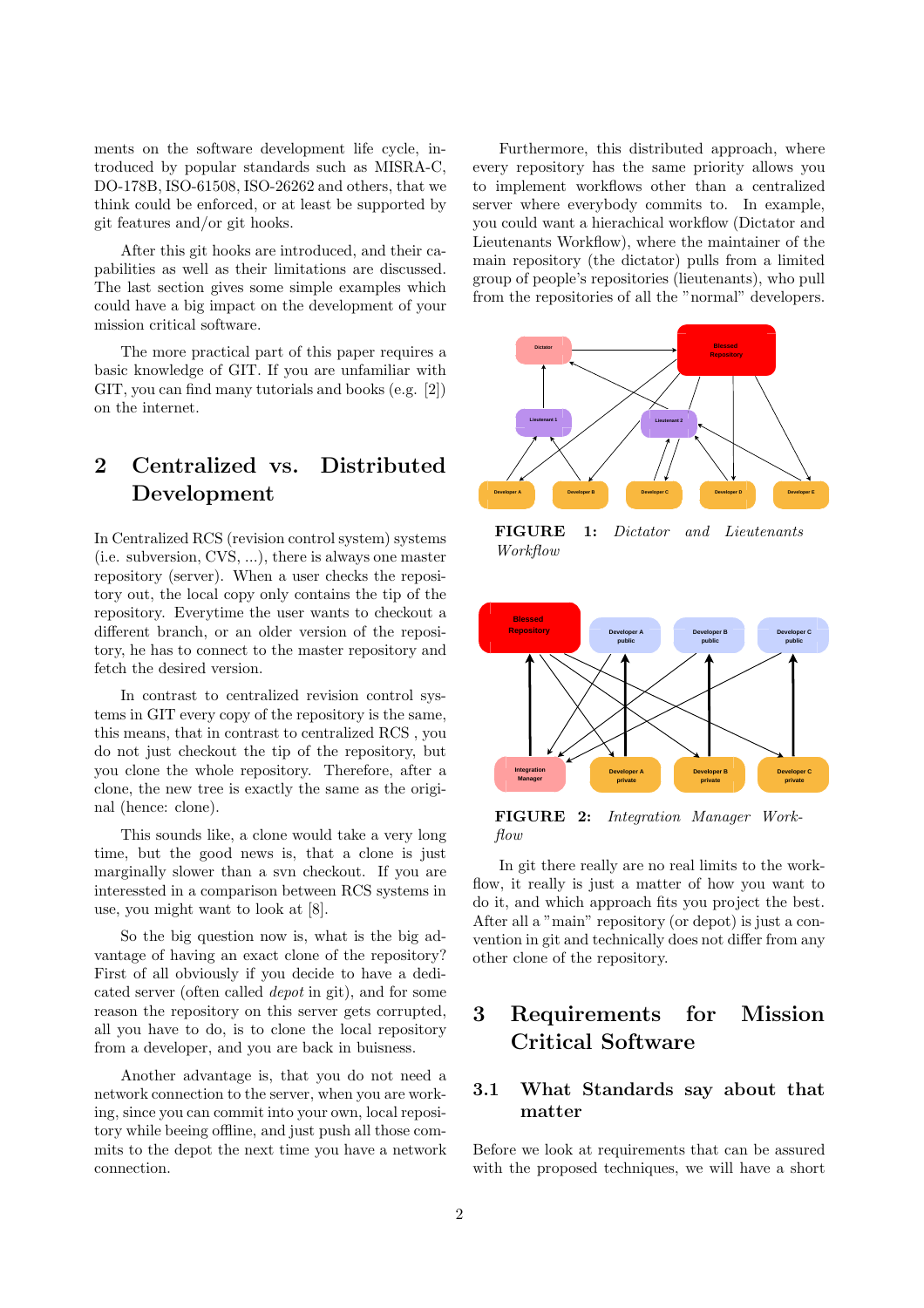look at what widely used safety standards say about the development of mission critical software.

- IEC 61508 *a) apply administrative and technical controls throughout the software safety lifecycle, in order to manage software changes and thus ensure that the specified requirements for software safety continue to be satisfied;*
	- *b) guarantee that all necessary operations have been carried out to demonstrate that the required software safety integrity has been achieved;*
	- *c) maintain accurately and with unique identification all configuration items which are necessary to maintain the integrity of the E/E/PE safety-related system. Configuration items include at least the following: safety analysis and requirements; software specification and design documents; software source code modules; test plans and results; pre-existing software components and packages which are to be incorporated into the E/E/PE safety- related system; all tools and development environments which are used to create or test, or carry out any action on, the software of the E/E/PE safety-related system;*
	- *d) apply change-control procedures to prevent unauthorized modifications; to document modification requests; to analyse the impact of a proposed modification, and to approve or reject the request; to document the details of, and the authorisation for, all approved modifications; to establish configuration baseline at appropriate points in the software development, and to document the (partial) integration testing which justifies the baseline (see 7.8); to guarantee the composition of, and the building of, all software baselines (including the rebuilding of earlier baselines);*

[IEC 61508-3 Section 6.2.3.]

DO-178B Section 8.2 Software Quality Assurance Process Activities: *"The SQA process should take and active role in the activities of the software life cycle processes, and have those performing the SQA process enabled with the authority, responsibility and independence to ensure that the SQA process objectives are satisfied."*[DO-178B, Section 8.2]

#### 3.2 Generic Description

Coding Style - There are various reasons why defining a coding style that is followed throughout a project is a good idea. In example, reading code of co-developers becomes much easier, if everyone uses the same indentation. Below in the examples section, we will use the checkpatch.pl script, used to enforce the linux kernel coding style [3].

Coding Guidelines typically include:

- line length restrictions
- naming conventions
- identation
- source code documentation standards
- banishing of ambiguous expressions
- $\bullet$  ...

One very famous coding guideline that is very widely used in the automotive industry is MISRA-C [4], and checking against a MISRA-C checker would be a perfect use-case of the techniques proposed in this paper (see section 6.1).

- Quality Assurance Since quality is a rather subjective construct, defining an appropriate assurance of the same is not a simple task to do. In most cases quality is assured by periodic reviews, using various tags, GIT can be used to keep track of which revisions have been reviewed and by whom. g
- Test Applications RCS systems are often used to do a nightly build. In section 7, we are going to present a simple way to extract more information from such a nightly build than just "build failed" or "build succeeded".
- Formal Checks Recently, various formal tools are used to find bugs in the Linux kernel. Those tools, like e.g. static code checkers can be used, to find potential threats periodically, and report their appearance and disappearance in a database.
- Force Common Toolchain Forcing all developers to agree and to use a common toolchain is - especially for FLOSS projects - impossible to achieve. To make sure that a commited version is compilable with the common toolchain, a server side git hook (for details look at section 5) that compiles the commited version with the official toolchain and rejects the commit into the common repository, if the compile fails.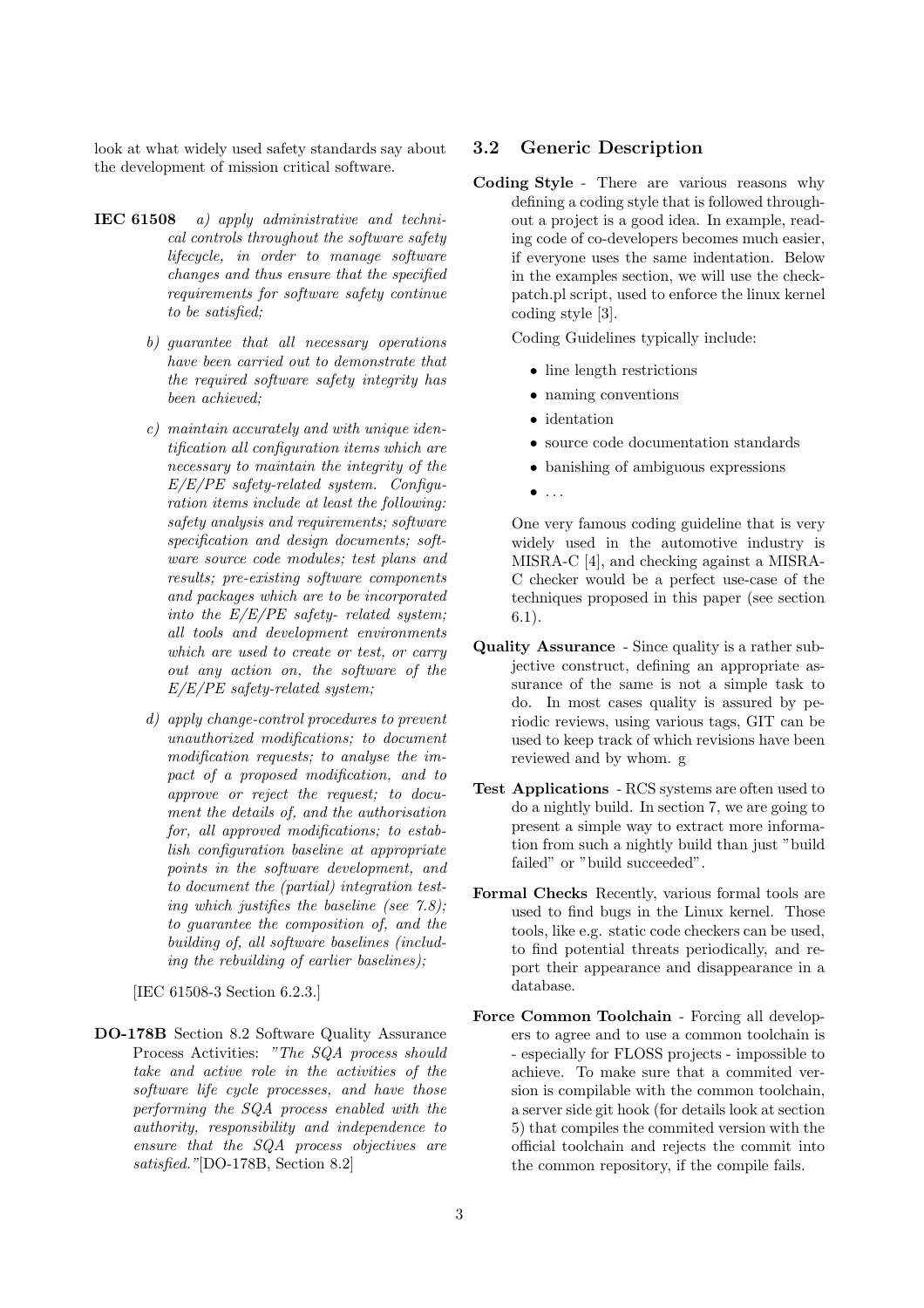## 4 GIT features

This section discusses some features provided by GIT that support you to ensure the requirements demanded by the standards you follow. Most of these features are going to be used in some of the practical examples, we are going to present below.

- git log of course git offers the possiblity to browse through the history of development. The basic capabilities provided by git log (there is also a graphic tool called gitk) are extended by git blame, git diff, ...
- git blame git blame shows you on a line basis who edited this line last. So you can reliably find out who to blame if you found the responsible person (I guess the times where one person is elected to be the scapegoat are now offically over...).
- git bisect is a very powerful tool to find issues. Let's assume your software contains a feature that you know as already worked in some commit ABC, and you are at commit XYZ and for some reason, this feature does not work. Instead of testing every commit between those two, you can now just use git bisect to find the issue. What git bisect does is to checkout the commit exactly in the middle between ABC and XYZ, say MNO then you can check if your feature works in this commit. If it works, git bisect next checks out the commit exactly in between MNO and XYZ, if it does not work it checks out the commit between ABC and MNO. Using this technique you will find the last version where your feature worked very fast. Especially if it is an error that can be checked automatically.
- git tag Tags are a very useful took, to mark commits, in example a commit could be tagged with "review\_april\_1\_2010". At the next periodic review, there won't be any doubt which version already has been reviewed.
- Signed-off-by Git allows to tag patches with tags, describing who has been involved with the patch. These tags include Signed-off-by, Acked-by, Tested-by, Reviewed-by, Reportedby and Cc. Although these tags have very specific meaning in the linux kernel tree[5], this meaning is only a convention, and could be different within your software project. Nevertheless, these tags are a great tool to describe a chain of people associated with a patch.

git diff can be used to easily show the difference between an already reviewed version of the development tree and the current version.

## 5 GIT Hooks

GIT Hooks provide an easy way for everyone to extend git to their needs. There is a number of different hooks available, (just cd into your repository and do a ls .git/hooks to list them all) the difference between all those hooks is when they are called - or in other words, the action that triggers them. For example the pre-commit hook (which we will be using later in the examples) is called every time before you perform a commit. A pre-commit hook offers the possiblity to run tests on the patch/the new version before you actually add it to the repository. Other hooks, like the post-receive hook are more suitable for depots, where they could e.g. be used to send an e-mail to a group of people everytime some pushes to the repository (a great way to produce spam...).

To implement a hook, all you have to do is to implement the hook (obviously), put it into the your-git-repo/.git/hooks, name it properly (i.e. according to the event that should trigger it, e.g. precommit. Usually you already have a sample for every possible trigger in your .git/hooks directory after initialization.) and make it executable (e.g. chmod +x pre-commit).

#### 6 Simple Examples

This section contains some very simple examples. They are simplified and do not cover all possible commit scenarios. Most of them are restricted to C-Code only commits, so if you want to use them, you will have to extend them to your needs.

#### 6.1 Coding Style

The very first git hook that we experimented with is a very simple pre-commit hook, that runs checkpatch.pl against the patch that is commited (the diff between the last commit and this commit), if checkpatch returns an error, the patch is rejected, warnings are displayed, but do not lead to a rejection of the patch.

As mentioned above, checkpatch.pl is a script that checks the linux kernel coding style. You can find the script in the source of the linux kernel in the directory scripts.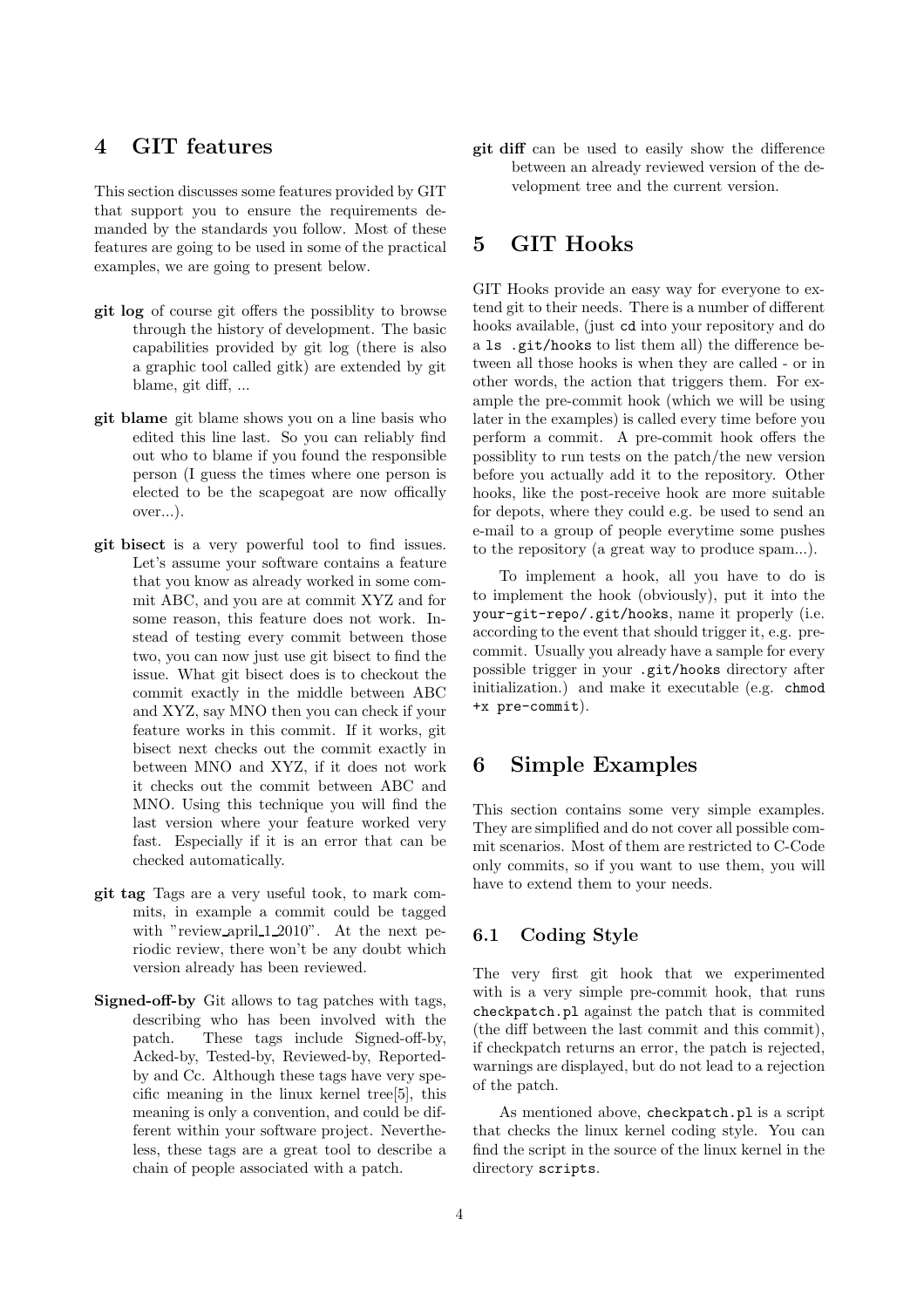```
#!/bin/sh
git diff --cached > .git/hooks/tmp/diff.txt
.git/hooks/./checkpatch.pl --no-tree \
    --no-signoff .git/hooks/tmp/diff.txt \
    > .git/hooks/tmp/out.txt
cat .git/hooks/tmp/out.txt
if grep "ERROR" .git/hooks/tmp/out.txt; then
    echo "Coding Style Errors! COMMIT \
                     REJECTED!" >&2
    exit 1
fi
```
exit 0

The advantage of running the script against the diff, is obviously the speed, since you do not have to check the whole code base, but only the current commit.

Of course, there could be an exception, where breaking the coding style is inevitable, in such a case it is possible to add a --no-verify to the git commit. Of course this simple example could be rewritten to use a MISRA-C checker very easily, and could therefore be used to enforce the MISRA-C rules from the very beginning of the project.

#### 6.2 Avoiding Complex Patches

The next example will deal with the avoidance of complex commits. This is done using cscope to build a (partial) callgraph. The Hook checks if the functions patched in this example call each other (this means, if you want to patch f1 and f2 and f1 calls f2 or f2 calls f1), and are therefore directly dependent. If they are directly dependent, the commit is rejected.

```
#!/bin/sh
funcs=\frac{1}{2}(git diff -p -U0 --cached | egrep \frac{1}{2}sed 's/\left(\frac{1}{g'} | \text{aux 'front $6} \right)' | uniq);
echo $funcs
```

```
for i in $funcs; do
   tmp=\$(cscope -R -L3 $i | awk '{print $2}'')for j in $funcs; do
       if [ "$i" != "$j" ]; then
          out=$(echo $tmp | egrep "$j")
          if [ "\text{\$out" = "" } ]; then
            echo "checked function"
            echo $i
          else
            echo "dependent! COMMIT REJECTED"
# kill possible aborted bisect!
                                                # BEFORE FIRST USAGE:
                                                #
                                                # create a file last_good.one and copy the
                                                # hash of the newest commit considered as
                                                # good into this file. The hash will be
                                                # updated every time this script is run.
```
exit 1 fi; fi; done; done; echo "independent!" exit 0

A completely different way to avoid complex patches - which we won't show here - , could be by using software metrices.

## 7 Automated Nightly Tests

Many FLOSS projects use nightly builds to provide binaries with the latest features for testing to the users. The example given in this chapter has a different aim, namely to check whether the current version is even compilable, and in case is not, to find out which commit broke the build process, and who is the person responsible for that patch.

Furthermore, these automated nightly builds are server side scripts, and can therefore also be used to assure, that the tree builds with a certain toolchain.

#### 7.1 Finding bad builds

Basically this means, that a Testmachine (Testcluster) pulls the repository during the night and tries to build the last commit. If the build succeeds, the testmachine is done for that night, else it performs a git bisect on the last commit and the commit where the testsuite succeeded last (called last good in the code). This allows the testmachine to throw back more than just "BUILD SUCCEEDED" or "BUILD FAILED", but also the exact commit where it stopped to succeed and the developer responsible for this commit. The use of git bisect allows the script to find the point where the build process fails very fast, even if many commits have been made during the day.

#!/bin/bash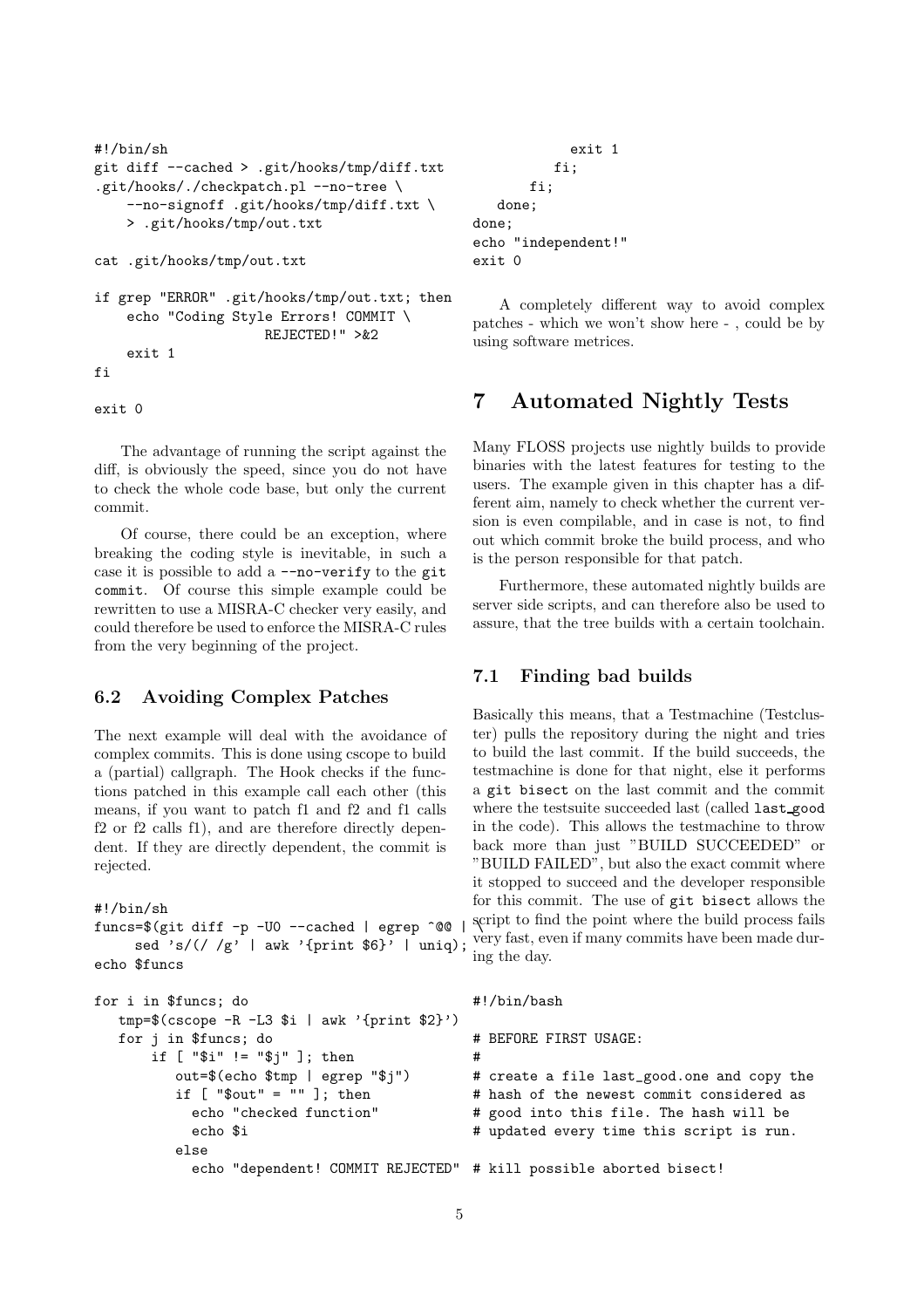```
git bisect reset master
rm run_check.log
finish_flag=0
last_good=$(cat last_good.one)
echo $last_good
cp config_guest .config
make -j4 bzImage #2&> /dev/null
ret=$?
if [ $ret -eq 0 ]
then
   make distclean
   echo DONE.
else
   make distclean
   git bisect start HEAD $last_good \
         > run_check.log
   cat run_check.log
   while [ $finish_flag -eq 0 ]
   do
      cp config_guest .config
      make -j4 bzImage #2&> /dev/null
      ret=$?
      if [ $ret -eq 0 ]
      then
         git bisect good >> run_check.log
         cat run_check.log
         if (cat run_check.log | \
               grep "is first bad commit")
         then
            finish_flag=1
         fi
      else
         git bisect bad >> run_check.log
         cat run_check.log
         if (cat run_check.log |\n\ \ranglegrep "is first bad commit")
         then
            finish_flag=1
         fi
      f_imake distclean
   done
fi
cat run_check.log
first_bad=$(cat run\_check.log | \grep "is first bad commit" | \
   awk '{print $1}')
git checkout $first_bad
# print information about last good/first bad
```

```
file is then read by a python program, and all threats
that have appeared for the first time, are added into
an SQL database, and a list of new found threats is
sent to the maintainer per e-mail.
```
In addition to the information provided by stanse, the database will include the hash of the commit where the threat was found first, a status flag, indicating the state of the threat (NEW, BEEING PROCESSED, RESOLVED), a hash of the commit where the threat is resolved as well as the possibility to write a note about the threat (e.g. "why this a false positive", or "what I tried so far to resolve it, but did not work").

```
7.2 Finding Potential Threats with
    Stanse
```
--pretty=tformat:"First Bad Commit: %H"

--pretty=tformat:"Last Good Commit: %P"

--pretty=tformat:"Last Bad Commit: %H" \

--pretty=tformat:"Last Good Commit: %P" \

git log -n1 HEAD --pretty=fuller

# also dump it into the .log file

>> run\_check.log #last good one git log -n1 HEAD --pretty=fuller \ >> run\_check.log #last good one

>> run\_check.log #last good one

git checkout master # go back to tip

git log -n1 HEAD --pretty=tformat:"%P" \ > last\_good.one #last good one

git log -n1 HEAD \

git log -n1 HEAD \

git log -n1 HEAD \

git log -n1 HEAD \

git bisect reset master

One example we implemented, uses the static code checking tool stanse [9], to find potential threats like memory allocation errors or bad locking disciplines.

Stanse has already proven it's usefulness by finding dozens of bugs in the linux kernel (for more information, have a look at the project's homepage [9]).

In this example, we tried to automate the process of finding new (potential) bugs on the example of the linux kernel. The workflow of this example is as follows: The repository is pulled periodically (e.g. every night). After that, stanse runs a variety of different checkers over the whole tree, generating XML files with all the potential threats found. This XML